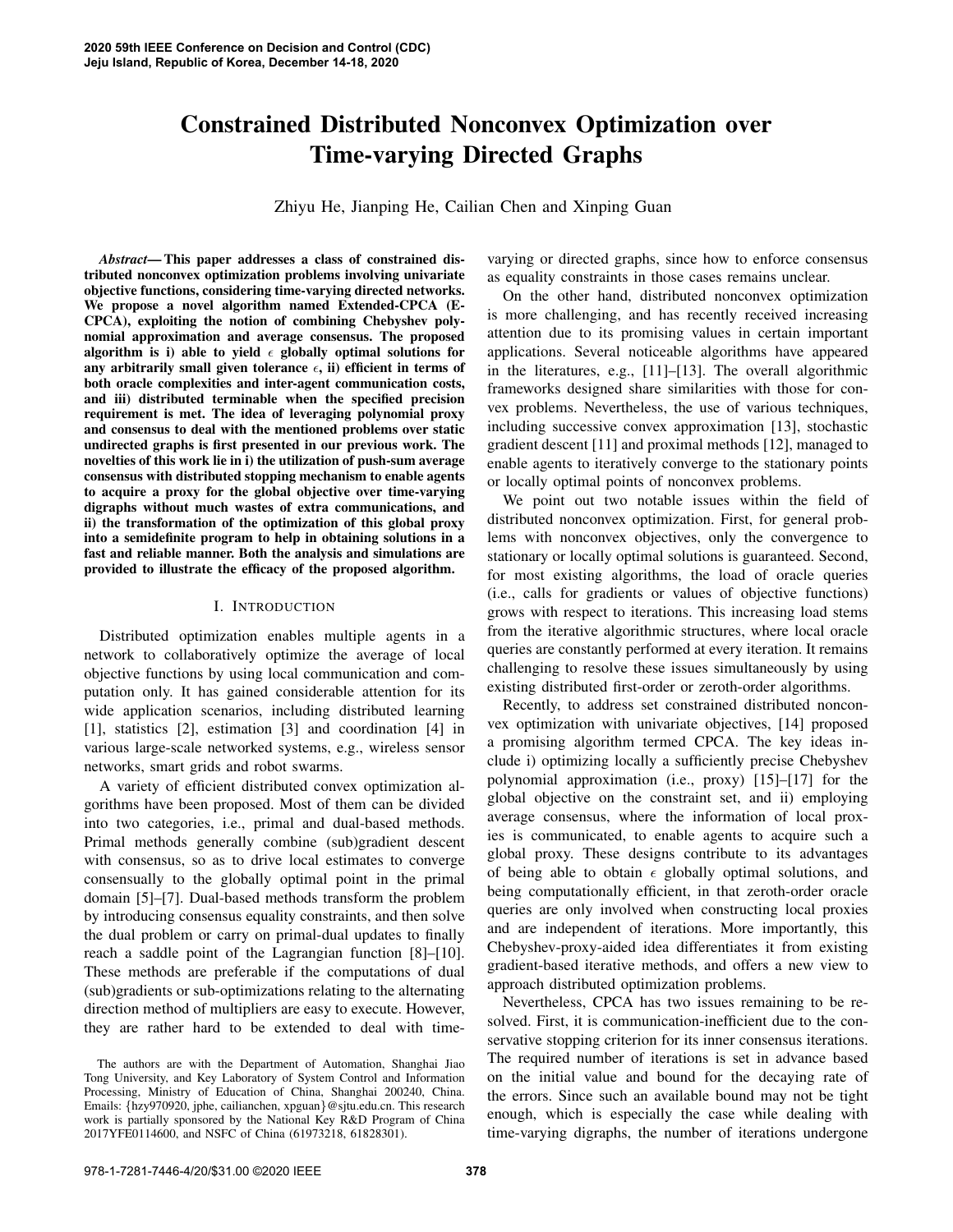can exceed what is actually needed to some extent. Second, certain practical numerical errors are not taken into account. CPCA optimizes the polynomial proxy by first finding its stationary points, which are exactly the eigenvalues of a specific colleague matrix, and then evaluating the proxy at these points and deciding the minimum. However, the influence of numerical errors arising while calculating theses points is not covered in the theoretical analysis of [14]. To address these issues, E-CPCA is proposed in this work. The main contributions are summarized as follows.

- 1) E-CPCA is developed to solve a class of constrained distributed nonconvex optimization problems with univariate Lipschitz objectives and different local constraint sets over time-varying directed graphs. We demonstrate that it preserves CPCA's advantages of being able to yield  $\epsilon$  globally optimal solutions for any arbitrarily small given error tolerance  $\epsilon$  and being computationally efficient.
- 2) We address the aforementioned issues of inefficiency in communications and presence of unconsidered numerical errors. E-CPCA is more communication-efficient. This improvement results from the incorporation of effective distributed stopping mechanism, which introduces auxiliary variables to bound errors and achieve in-time terminations, for its inner push-sum consensus iterations. It also guarantees that the total errors are controllable both theoretically and practically. This aim is achieved by transforming the optimization of the polynomial proxy to a semidefinite program, and then using the given tolerance  $\epsilon$  to help terminate the solving procedures.
- 3) We provide explicit expressions for the overall communication and zeroth-order oracle complexities of E-CPCA regarding the number of agents  $N$ , the maximum degree of local approximations  $m$ , and  $\epsilon$ . It is shown that E-CPCA is efficient in terms of both communication and computational complexities, and achieves distributed termination once the precision requirement is met.

**Notations.** For any vector a, we use  $\|a\|$  to denote its  $l_2$ norm. The superscript  $t$  denotes the number of iterations, and the subscripts  $i, j$  denote the indexes of agents. The script in parentheses k denotes the index of the elements in a vector.

#### II. PROBLEM FORMULATION AND PRELIMINARIES

# *A. Problem Formulation*

Consider a network with  $N$  agents, each of which has a local objective function  $f_i(x) : X_i \to \mathbb{R}$  and a local constraint set  $X_i \subseteq \mathbb{R}$ . The goal is to solve the following constrained optimization problem

$$
\min_{x} \quad f(x) = \frac{1}{N} \sum_{i=1}^{N} f_i(x),
$$
\n
$$
\text{s.t.} \quad x \in X = \bigcap_{i=1}^{N} X_i,
$$
\n
$$
(1)
$$

in a distributed manner. The network at time  $t$  is described as a directed graph  $\mathcal{G}^t = (\mathcal{V}, \mathcal{E}^t)$ , where  $\mathcal{V}$  is the set of agents, and  $\mathcal{E}^t \subseteq \mathcal{V} \times \mathcal{V}$  is the set of edges. Note that agent j can receive information from agent  $i$  at time  $t$  if and only if  $(iff)$  $(i, j) \in \mathcal{E}^t$ . Some basic assumptions are given as follows.

# **Assumption 1.** Every  $f_i(x)$  is Lipschitz continuous on  $X_i$ .

Assumption 2. *All* X<sup>i</sup> *are closed, bounded and convex sets.*

Assumption 3. {G<sup>t</sup>} *is* B*-strongly-connected, i.e., there exists a positive integer B, such that for any*  $k \in \mathbb{N}$ , the  $graph\left(\mathcal{V}, \bigcup_{t=kB}^{(k+1)B-1} \mathcal{E}^t\right)$  is strongly connected.

Problem (1) has (possibly) nonconvex objectives and convex constraint sets, and therefore is a constrained distributed nonconvex optimization problem. Under Assumption 2, for all  $i \in V$ ,  $X_i$  is a closed interval. Thus, let  $X_i =$  $[a_i, b_i]$ , where  $a_i, b_i \in \mathbb{R}$ . Hence,  $X = [a, b]$ , where  $a =$  $\max_{i\in\mathcal{V}} a_i, b = \min_{i\in\mathcal{V}} b_i.$ 

# *B. Preliminaries*

We provide some preliminary knowledge on which our algorithm is built.

• *Consensus:* Let  $\mathcal{N}_i^{\text{in},t} = \{j | (j,i) \in \mathcal{E}^t\}$  and  $\mathcal{N}_i^{\text{out},t} =$  ${j|(i,j) \in \mathcal{E}^t}$  be the sets of agent i's in-neighbors<sup>1</sup> and out-neighbors, respectively, and  $\overline{d}_i^{\text{out},t} = |N_i^{\text{out},t}|$  be its outdegree, where  $|\mathcal{N}_i^{\text{out},t}|$  denotes the cardinality of  $\mathcal{N}_i^{\text{out},t}$ . Suppose that every agent i maintains a local variable  $x_i^t \in$  $\mathbb{R}^n$ . The maximum consensus algorithm [18] is

$$
x_i^{t+1}(k) = \max_{j \in \mathcal{N}_i^{\text{in},t}} x_j^t(k),\tag{2}
$$

where  $k (= 1, \ldots, n)$  is the index of the elements in  $x_i^t$ . It can be proven that with (2), all  $x_i^t$  converge to  $\max_{i \in \mathcal{V}} x_i^0$ in  $T(\leq (N-1)B)$  iterations [19], i.e.,

$$
x_i^t = \max_{i \in \mathcal{V}} x_i^0, \quad \forall t \ge T, \ i \in \mathcal{V}.
$$

The push-sum average consensus algorithm [20] is

$$
x_i^{t+1} = \sum_{j=1}^N a_{ij}^t x_j^t, \quad y_i^{t+1} = \sum_{j=1}^N a_{ij}^t y_j^t,\tag{3}
$$

where  $y_i^t \in \mathbb{R}$  is initialized to be 1 for all  $i \in \mathcal{V}$ . The weight  $a_{ij}^t$  is set as  $1/d_i^{\text{out},t}$  if  $j \in \mathcal{N}_i^{\text{in},t}$ , and 0 otherwise. Let  $A^t \triangleq$  $(\tilde{a}_{ij}^t)_{N \times N}$ . It follows that  $A^t$  is column stochastic. With (3), the ratio  $z_i^t \triangleq x_i^t/y_i^t$  converges geometrically to the average of the initial values  $\bar{x} = 1/N \sum_{i=1}^{N} x_i^0$ , i.e.,

$$
\lim_{t \to \infty} z_i^t = \bar{x}, \quad \forall i \in \mathcal{V}.
$$

Based on the proof of Theorems 1 and 12 in [21], we derive the following theorem characterizing the decaying of  $e^t(k) \triangleq$  $\max_{i,j\in\mathcal{V}}\big|z_i^t(k)-z_j^t(k)\big|.$ 

<sup>&</sup>lt;sup>1</sup>We follow the convention that  $i \in \mathcal{N}_i^{\text{in},t}$ , i.e., agent i can always access its own information.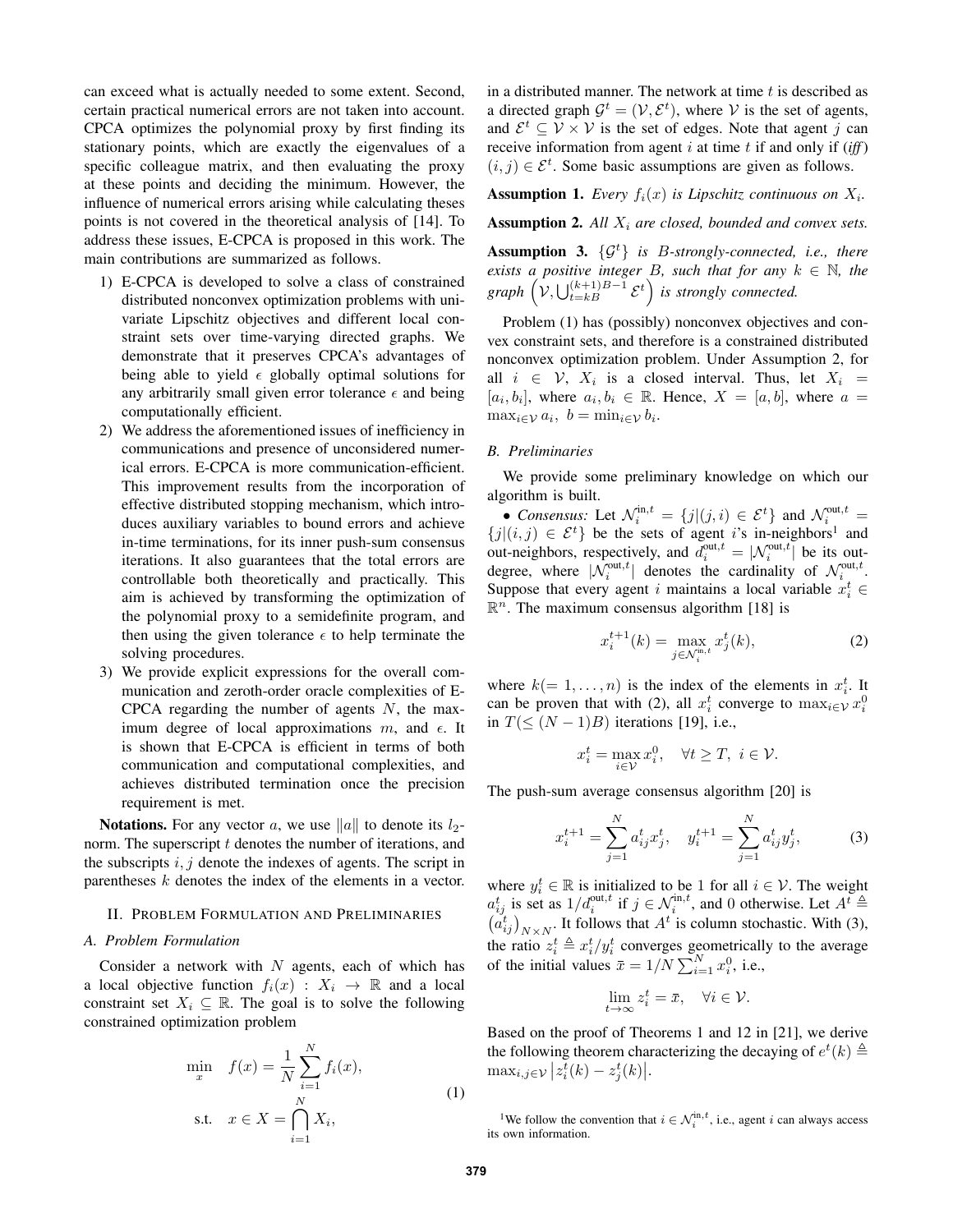

Fig. 1. An Overview of E-CPCA

Theorem 1. *If Assumption 3 holds, with (3), we have*

$$
e^{t}(k) \le \left(1 - \frac{2}{N^{(N-1)B}}\right)^{\left\lfloor \frac{t}{(N-1)B} \right\rfloor} e^{0}(k), \quad \forall k.
$$

• *Chebyshev Polynomial Approximation:* For a Lipschitz continuous function  $g(x)$  with  $x \in [a, b]$ , its degree m Chebyshev interpolant  $p_m(x)$  is

$$
p_m(x) = \sum_{j=0}^{m} c_j T_j \left( \frac{2x - (a+b)}{b-a} \right), \quad x \in [a, b], \quad (4)
$$

where  $T_i(\cdot)$  denotes the j-th Chebyshev polynomial defined on  $[-1, 1]$ . As m increases,  $p_m(x)$  converges to  $g(x)$  uniformly on the given interval [15], i.e.,

$$
\forall x \in [a, b], \ |p_m(x) - g(x)| \to 0, \text{ as } m \to \infty.
$$

This observation makes computing  $p_m(x)$  a practical way to construct arbitrarily close polynomial approximation for g(x), as theoretically guaranteed by the *Weierstrass Approximation Theorem*.

Let  $v(x) \triangleq [T_0(x), \ldots, T_d(x)]^T$  be the vector of Chebyshev polynomials of degree less than or equal to d. For any univariate polynomial  $p(x)$  of degree 2d, it is non-negative (or equivalently, a sum of squares  $(SOS)$ ) on  $\mathbb R$  *iff* 

$$
p(x) = v(x)^T Q v(x) \tag{5}
$$

holds, where  $Q \in \mathbb{S}^{d+1}_+$  is a positive semidefinite matrix [22].

# III. ALGORITHMIC FRAMEWORK

In this section, we present E-CPCA to solve problem (1) in a distributed manner. Figure 1 illustrates the main architecture of the proposed algorithm.

# *A. Construction of Local Chebyshev Proxies*

In this stage, based on the adaptive Chebyshev interpolation scheme  $[17]$ , every agent *i* constructs the approximating polynomial  $p_i(x)$  corresponding to  $f_i(x)$  on  $X = [a, b]$ , s.t.

$$
|f_i(x) - p_i(x)| \le \epsilon_1, \quad \forall x \in [a, b]
$$
 (6)

holds, where  $\epsilon_1$  is a specified positive tolerance. The key insight is to systematically increase the degree of the Chebyshev interpolant until certain stopping criterion is satisfied. To illustrate, agent i initializes  $m_i$  as 2 and starts to calculate

a Chebyshev interpolant of degree  $m_i$ . It first evaluates  $f_i(x)$ at the  $(m_i + 1)$ -point grid  $S_{m_i} \triangleq \{x_k\}$  according to

$$
\begin{cases} x_k = \frac{b-a}{2} \cos\left(\frac{j\pi}{m_i}\right) + \frac{a+b}{2}, \\ f_k = f_i(x_k), \end{cases}
$$
 (7)

where  $k = 0, 1, \dots, m_i$ . Then, it computes the Chebyshev coefficients of the interpolant by

$$
c_j = \frac{1}{m_i} \left( f_0 + f_{m_i} \cos(j\pi) \right) + \frac{2}{m_i} \sum_{k=1}^{m_i - 1} f_k \cos\left(\frac{jk\pi}{m_i}\right),\tag{8}
$$

where  $j = 0, 1, \ldots, m_i$  [23]. The degree  $m_i$  is doubled at every iteration until the stopping criterion

$$
\max_{x_j \in (S_{2m_i} - S_{m_i})} |f_i(x_j) - p_i(x_j)| \le \epsilon_1,
$$
\n(9)

is met, where  $p_i(x)$  is in the form of (4) with  $\{c_k\}$  being the coefficients. Since  $S_{m_i} \subset S_{2m_i}$ , the evaluations of  $f_i(x)$  are continuously reused. Note that agents know the intersection set  $X = [a, b]$  by running a finite number of max/min consensus iterations like (2) in advance.

#### *B. Consensus-based Information Dissemination*

In the consensus iteration stage, agents update their local variables based on consensus, so as to make them converge to the average of all the initial values. The goal is to ensure that when this stage ends,

$$
\max_{i\in\mathcal{V}}\left\|p_i^K - \bar{p}\right\|_\infty \leq \delta
$$

holds, where K is the number of iterations,  $p_i^K$  is the local variable of agent i and  $\bar{p} = 1/N \sum_{i=1}^{N} p_i^0$  is the average. To meet the requirement of precision,  $\delta$  is set as  $\epsilon_2/(m+1)$ , where  $m \triangleq \max_{i \in \mathcal{V}} m_i$  is the highest degree among the local approximations. The details are as follows.

Every agent keeps two local variables,  $x_i^t$  and  $y_i^t$ , and update them according to the push-sum average consensus algorithm in (3). The ratio  $p_i^t \triangleq x_i^t / y_i^t$  converges to  $\bar{p}$  geometrically. To achieve distributed stopping once the consensus has reached within a given error tolerance, we incorporate the max/min-consensus-based stopping mechanism in [24]. This mechanism requires the following assumption so that agents know how long to wait to ensure that the max/min consensus algorithms converge.

Assumption 4. *Every agent* i *in* G *knows an upper bound* U *on*  $(N-1)B$ *, such that* U *is of the same order as*  $(N-1)B$ *.* 

To realize distributed stopping, there are two auxiliary variables,  $r_i^t$  and  $s_i^t$ , updated in parallel with  $x_i^t$  and  $y_i^t$ according to

$$
r_i^{t+1}(k) = \max_{j \in \mathcal{N}_i^{\text{in},t}} r_j^t(k), \quad s_i^{t+1}(k) = \min_{j \in \mathcal{N}_i^{\text{in},t}} s_j^t(k), \quad (10)
$$

where  $k = 0, \dots, m$ . They are reinitialized as  $p_i^t$  every U iterations, so as to facilitate the constant dissemination of recent information of  $p_i^t$ . Note that the number of iterations that the max/min consensus need to reach convergence is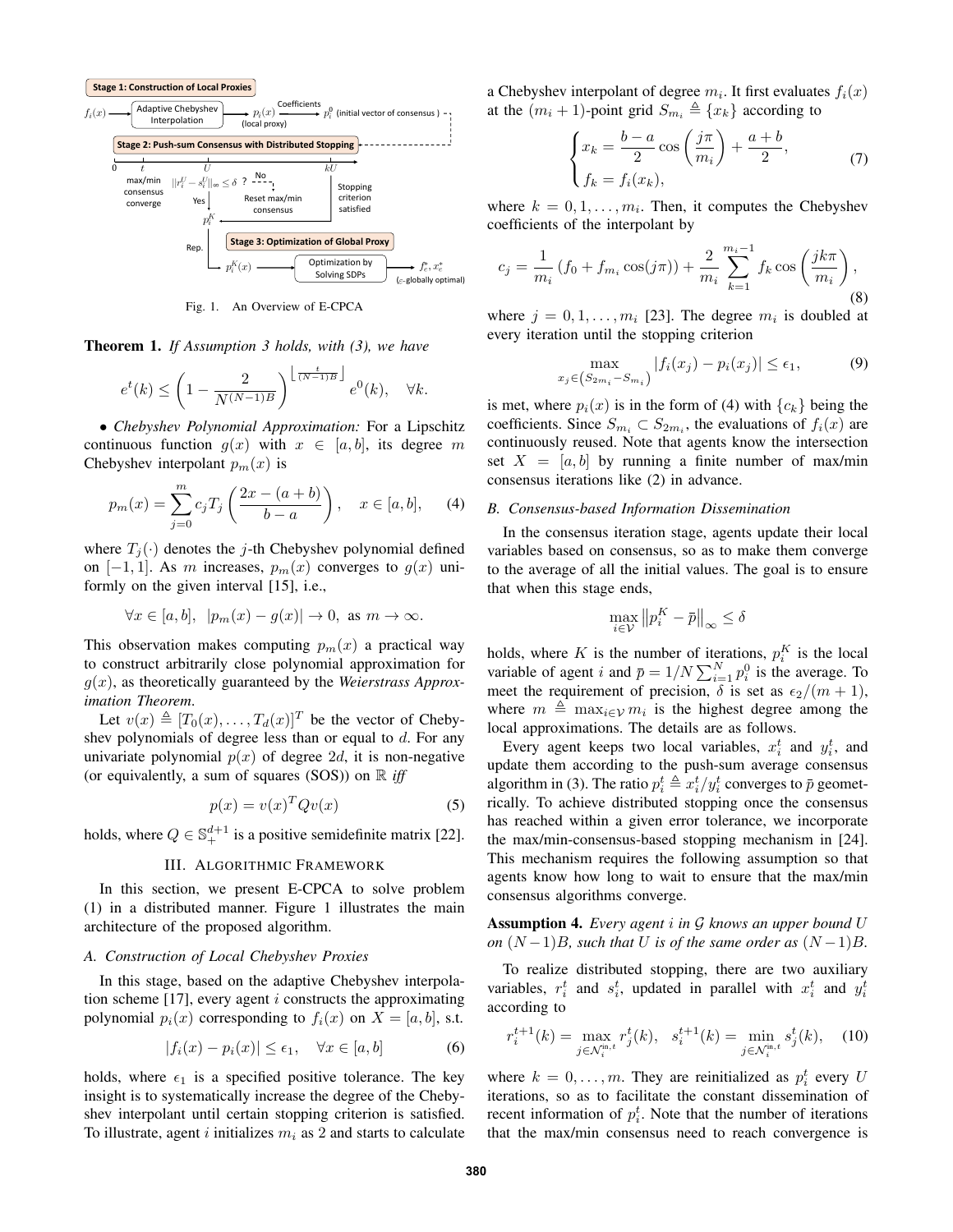less than  $(N - 1)B$  [19], and therefore less than U. Once the stopping criterion

$$
||r_i^t - s_i^t||_{\infty} \le \delta \tag{11}
$$

is met, agents terminate the iterations simultaneously, and set  $p_i^K = x_i^t/y_i^t$ .

# *C. Polynomial Optimization by Solving SDPs*

In this stage, agents optimize the polynomial proxy  $p_i^K(x)$ recovered from  $p_i^K$  independently, thus obtaining  $\epsilon$ -optimal solutions for problem (1). The optimization of  $p_i^K(x)$  on  $X = [a, b]$  can be reformulated as a semidefinite program (SDP). It can be readily solved by the interior-point method [25]. We offer such a reformulation based on the coefficients of  $p_i^{K}(x)$  with respect to the Chebyshev polynomial basis, rather than the monomial basis as in [22].

Note that  $p_i^K(x)$  is a polynomial of degree m in the form of (4), with the elements of  $p_i^K = [c_0, \dots, c_m]^T$  being the coefficients. We first transform the problem of optimizing  $p_i^K(x)$  on  $[a, b]$  to its equivalent form

$$
\max_{x,t} t \quad \text{s.t. } p_i^K(x) - t \ge 0, \ x \in [a, b]. \tag{12}
$$

For  $g(x) \triangleq p_i^K(x) - t$ , its non-negativity on [a, b] holds *iff* it can be expressed as

$$
g(x) = \begin{cases} (x+1)h_1^2(x) + (1-x)h_2^2(x), & \text{if } m \text{ is odd,} \\ h_1^2(x) + (x+1)(1-x)h_2^2(x), & \text{if } m \text{ is even,} \end{cases}
$$

where  $h_1(x)$ ,  $h_2(x)$  are SOS of degree  $\lfloor m/2 \rfloor$ ,  $\lfloor (m-1)/2 \rfloor$ , respectively [22]. Our reformulations are based on the fact that

$$
2T_u(x)T_v(x) = T_{u+v}(x) + T_{|u-v|}(x).
$$

When  $m$  is odd, we reformulate problem (12) as

$$
\max_{t,Q,Q'} \quad t
$$
\n
$$
\text{s.t.} \quad c_0 = t + Q_{00} + Q'_{00} + \frac{1}{2} \sum_{u=1}^m (Q_{uu} + Q'_{uu})
$$
\n
$$
+ \frac{1}{4} \sum_{|u-v|=1} (Q_{uv} - Q'_{uv})
$$
\n
$$
c_j = \frac{1}{2} \sum_{(u,v) \in A} (Q_{uv} + Q'_{uv})
$$
\n
$$
+ \frac{1}{4} \sum_{(u,v) \in B} (Q_{uv} - Q'_{uv}), \quad j = 1, ..., m,
$$
\n
$$
Q \in \mathbb{S}_+^{\lfloor m/2 \rfloor + 1}, \ Q' \in \mathbb{S}_+^{\lfloor (m-1)/2 \rfloor + 1},
$$

where rows and columns of  $Q$  and  $Q'$  are indexed by 0, 1, ...,  $A = \{(u, v) | u + v = i \vee | u - v | = i \}$ , and  $B =$  $\{(u, v)|u + v = i - 1 \vee |u - v| = i - 1 \vee |u + v - 1|$  $\hat{i} \vee ||u - v| - 1 = \hat{i}$ . When m is even, the reformulated problem has a similar form. We refer readers to our recent paper [26] for more details on the forms and sensibilities of these reformulations<sup>2</sup>.

# Algorithm 1 E-CPCA

**Input:**  $f_i(x)$ ,  $X_i = [a_i, b_i]$ ,  $U$  and  $\epsilon$ . **Output:**  $f_e^*$  for every agent  $i \in \mathcal{V}$ . 1: **Initialize:**  $a_i^0 = a_i, b_i^0 = b_i, m_i = 2$ . 2: for each agent  $i \in V$  do 3: **for**  $t = 0, ..., U - 1$  **do** 4:  $a_i^{t+1} = \max_{j \in \mathcal{N}_i^{\text{in},t}}$  $a_i^t, b_i^{t+1} = \max_{j \in \mathcal{N}_i^{\text{in},t}}$  $b_i^t$ . 5: end for 6: Set  $a = a_i^t, b = b_i^t$ . . . . . . . . . . . . . . . . . . . . . . . . . . . . . . . . . . . . . . . . . . . . . . . . . . . . . . . . 7: Calculate  $\{x_j\}$  and  $\{f_j\}$  by (7). 8: Calculate  $\{c_k\}$  by (8).<br>9: If (9) is satisfied (where If (9) is satisfied (where  $\epsilon_1 = \epsilon/3$ ), go to step 10. Or set  $m_i \leftarrow 2m_i$  and go to step 7. . . . . . . . . . . . . . . . . . . . . . . . . . . . . . . . . . . . . . . . . . . . . . . . . . . . . . . . 10: Set  $x_i^0 = r_i^0 = s_i^0 = [c_0, c_1, \dots, c_{m_i}]^T, y_i^0 = l = 1.$ 11: **for**  $t = 0, 1, ...$  **do** 12: if  $t = lU$  then 13: if  $l = 1$  then 14:  $\delta = \frac{\epsilon_2}{m+1} = \frac{\epsilon}{3(m+1)}$ . 15: end if 16: **if**  $||r_i^t - s_i^t||_{\infty} \leq \delta$  then 17:  $p_i^K = x_i^t/y_i^t$ . break 18: end if  $19:$  $t_i^t = s_i^t = x_i^t/y_i^t$ ,  $l \leftarrow l + 1$ . 20: end if 21: Update  $x_i^{t+1}, y_i^{t+1}, r_i^{t+1}, s_i^{t+1}$  by (3) and (10). 22: Set  $t \leftarrow t + 1$ . 23: end for . . . . . . . . . . . . . . . . . . . . . . . . . . . . . . . . . . . . . . . . . . . . . . . . . . . . . . . 24: Solve the reformulated problems in Sec. III-C with  $\epsilon_3 = \epsilon/3$ and return  $f_e^*$ . 25: end for

Note that these reformulated problems are SDPs, and therefore can be efficiently solved by the interior-point method. The optimal points of  $p_i^K(x)$  can be computed from the complementary slackness condition [22]. The solving process is terminated when  $0 \leq f_e^* - p^* \leq \epsilon_3$ , where  $f_e^*$ is the returned estimate of the optimal value  $p^*$  of  $p_i^K(x)$  on X and  $\epsilon_3 > 0$  is some specified tolerance.

The above transformation offers a plausible alternative to the stationary-point-based method of optimizing  $p_i^K(x)$ in [14]. The advantage is that it managed to make all potential numerical errors controllable. In fact, the latter method requires calculations of the eigenvalues of a specific colleague matrix to obtain the stationary points. The errors associated with such calculations have not been covered in the analysis of [14]. In contrast, the SDP-based solving procedure presented here ensures that an explicit bound (i.e.,  $\epsilon_3$ ) exists for the total errors.

# *D. Description of E-CPCA*

E-CPCA is composed of the three stages discussed previously, and is formulated as Algorithm 1.

In Algorithm 1, lines 1-6 perform the initialization; lines 7-9 complete the construction of the local proxy; lines 10-23 correspond to consensus iterations with distributed stopping; and line 24 is the polynomial optimization step. Note that the proposed algorithm takes the given error tolerance  $\epsilon$  as one of the inputs. This tolerance  $\epsilon$  is used to set some key

<sup>2</sup>Such SDP reformulations are only dependent on the Chebyshev coefficients of the polynomial  $p_i^K(x)$  to be optimized, and are independent of the network topology. Hence, the analysis of the reformulations in [26], which considers static undirected networks, also applies to this paper.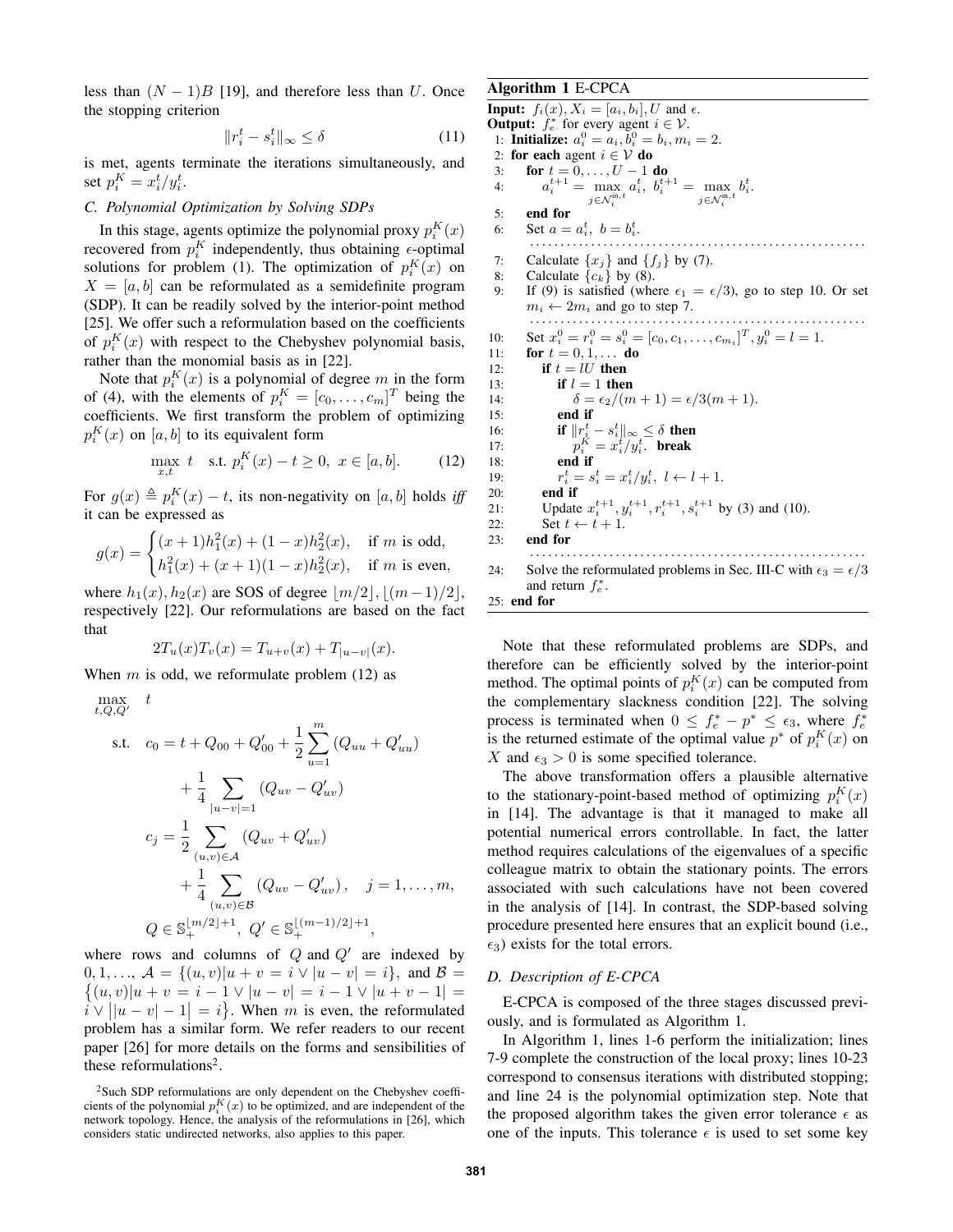parameters  $\epsilon_1, \epsilon_2, \epsilon_3$ , whose sum equals to  $\epsilon$ , utilized in the corresponding stages.

## IV. PERFORMANCE ANALYSIS OF E-CPCA

*A. Accuracy*

We first provide a lemma stating that if two functions  $f$  and  $g$  are sufficiently close on the entire interval, their minimum values  $f(x_f^*)$  and  $g(x_g^*)$  are sufficiently close also. The proof of this lemma can be found in [14].

**Lemma 2.** Suppose 
$$
f, g
$$
 satisfy  $|f(x) - g(x)| \le \epsilon$ ,  $\forall x \in [a, b]$ . Then,  $|f(x_f^*) - g(x_g^*)| \le \epsilon$ .

The following lemma ensures the effectiveness of the stopping criterion (11) for consensus iterations.

Lemma 3. *When (11) is satisfied, we have*

$$
\max_{i \in \mathcal{V}} \left\| p_i^K - \bar{p} \right\|_{\infty} \le \delta,\tag{13}
$$

*where*  $\delta = \frac{\epsilon_2}{m+1}$ .

*Proof.* The proof is omitted due to the space limit.  $\Box$ 

The accuracy of E-CPCA is established as follows. We use  $\epsilon$  and  $f^*$  to denote the given error tolerance and optimal value of problem (1), respectively.

**Theorem 4.** Suppose that Assumptions 1-4 hold. If  $\epsilon$  is *specified, E-CPCA ensures that every agent obtains -optimal solutions*  $f_e^*$  *for problem* (1), *i.e.*,  $|f_e^* - f^*| \le \epsilon$ .

*Proof.* The proof is omitted due to the space limit.  $\Box$ 

#### *B. Complexity*

We provide the analysis of the computational and communication complexities of E-CPCA. The following theorem establishes the order of the total number of zeroth-order and first-order oracle queries (calls for local objective functions' values and gradients) and inter-agent communications needed while running E-CPCA from a single agent's perspective. The details are summarized in Table I.

Theorem 5. With E-CPCA, every agent obtains  $\epsilon$ -optimal *solutions for problem (1), with*  $\mathcal{O}(m)$  *zeroth-order and* 0 *first-order oracle queries in*  $\mathcal{O}(N^{NB} \log \frac{m}{\epsilon})$  *communication rounds.*

*Proof.* In the initialization stage, agent  $i$  needs to evaluate  $f_i(x)$  at  $2m + 1$  points to construct an approximation of degree m. Hence, the zeroth-order oracle complexity is  $\mathcal{O}(m)$ . Since the computation of the gradients of  $f_i(x)$  is not required, the first-order oracle complexity is 0. Based on Theorem 1 and the setting that U is of the order as  $(N-1)B$ , to ensure that the difference between any element of  $p_i^K$  and  $\bar{p}$  is no more than  $\epsilon_3 = \epsilon/3(m + 1)$ , the number of the consensus iterations undergone is  $\mathcal{O}(N^{NB} \log \frac{m}{\epsilon})$ . The iteration complexity amounts to the inter-agent communication complexity.  $\Box$ 

**Remark 1.** *The order of m depends on*  $\epsilon$ , *and also on the smoothness of*  $f_i(x)$ *. If*  $f_i(x)$  *has*  $(v-1)$ *-th continuous* 

TABLE I COMPLEXITIES OF E-CPCA

| <b>Stages</b> | $0th$ -order Oracles | <sup>1st</sup> -order Oracles | <b>Communications</b>                                  |
|---------------|----------------------|-------------------------------|--------------------------------------------------------|
| init          | $\mathcal{O}(m)$     |                               |                                                        |
| iteration     |                      |                               | $\mathcal{O}\left(N^{NB}\log\frac{m}{2}\right)$        |
| solve         |                      |                               |                                                        |
| whole         | $\mathcal{O}(m)$     |                               | $\mathcal{O}\left(N^{NB}\log\frac{m}{\epsilon}\right)$ |

derivative and v-th derivative of bounded variation on  $X_i$ , *then*  $m \sim \mathcal{O}\left(\epsilon^{-1/v}\right)$ ; *if*  $f_i(x)$  *is analytic, then*  $m \sim \mathcal{O}\left(\ln \frac{1}{\epsilon}\right)$ *[15]. In practice, extremely high precision (e.g., machine epsilon) can be attained with moderate* m *(of the order of*  $10^1 \sim 10^2$ ) [15], [17].

Remark 2. *The communication complexity of E-CPCA amounts to that of push-sum consensus algorithms for timevarying digraphs. We derive this complexity based on the analysis in [21]. The result we obtained is a rather conservative estimate, whose refinement calls for further studies.*

Note that in E-CPCA, the evaluations of the local objectives are required only in the initialization stage. Therefore, the zeroth-order oracle complexity of E-CPCA is independent of the number of iterations. Even if the convergence of push-sum consensus algorithm is slow due to the large scale or poor connectivity of the network, E-CPCA still has fixed oracle complexity for fixed specified precision.

# V. NUMERICAL EVALUATIONS

In this section, we present simulation results to illustrate the performance of E-CPCA and compare it with other algorithms. Consider a network with  $N = 40$  agents. At each time  $t$ , besides itself, every agent  $i$  has two out-neighbors. One belongs to a fixed cycle, and the other is chosen uniformly at random. Suppose that all the local constraint sets are the same interval  $X = [-5, 5]$ . The local objective function of agent  $i$  is

$$
f_i(x) = \frac{a_i}{1 + e^{-x}} + b_i \log(1 + x^2),\tag{14}
$$

where  $a_i \sim \mathcal{N}(10, 2), b_i \sim \mathcal{N}(5, 1)$  are Gaussian random variables. Note that  $f_i(x)$  is nonconvex and Lipschitz continuous on  $X$ . We use the Chebfun toolbox [16] to help construct Chebyshev polynomial approximations. For comparison, we implement SONATA-L [13], which is the most suitable algorithm in the existing literatures to address problem (1) with the above setups. Its step-size rule is set as  $\alpha^t = \alpha^{t-1}(1 - \mu \alpha^{t-1})$  with  $\alpha^0 = 0.5$  and  $\mu = 0.01$  based on the guideline therein.

Figure 2 shows the relationships between the objective error  $\epsilon$  and number of communications for both algorithms. For E-CPCA,  $\epsilon$  denotes  $|f_e^* - f^*|$ . For SONATA-L,  $\epsilon$  denotes  $|f(\overline{x}^t) - f^*|$ , where  $\overline{x}^t$  is the average of all agents' local estimates at time  $t$ . In Fig. 2(a), the point on the line with circle markers indicates the number of communications needed to meet the specified precision requirement. The point on the line with square markers indicates the actual error after